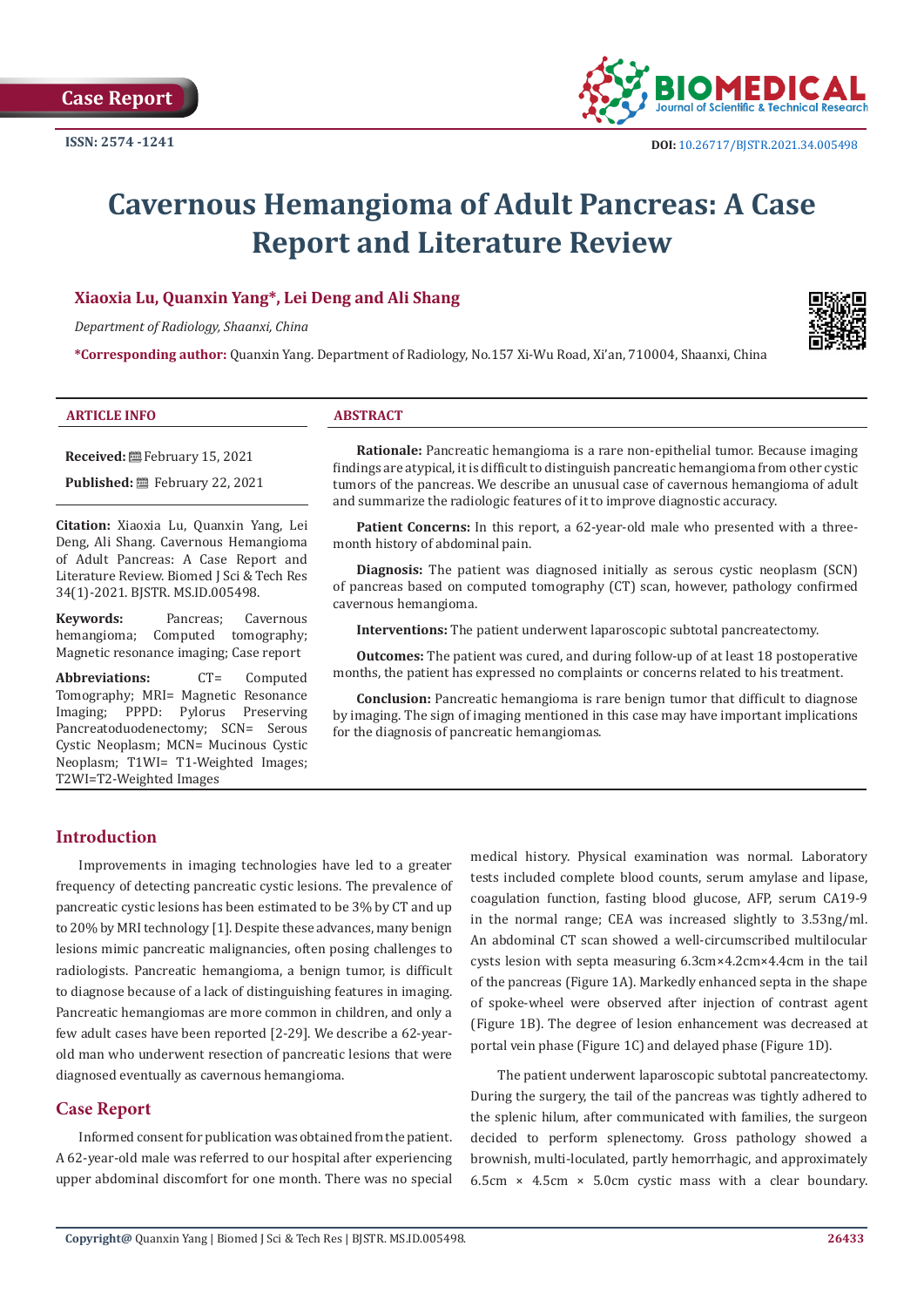Pathological examination showed that the tumors were composed of dilated cavernous vessels filled with red blood cells, endothelial cells lining the wall of the lacunae (Figure 2A,2B) and the spleen was normal. Final diagnosis in this case was a cavernous hemangioma of the pancreas. During follow-up of at least 18 postoperative months, the patient has expressed no complaints or concerns related to his treatment.



**Figure 1:** 62-year-old male with pancreatic hemangioma. (A) Plain CT scan of upper abdomen showed well-circumscribed multilocular cysts with septa lesion in the tail of the pancreas (white arrow). (B) Enhanced CT scan at arterial phase demonstrated a mass with markedly enhanced septa in the shape of spoke-wheel (red arrow). Portal vein phase (C) and delay phase(D) showed the enhanced reduction of the separations.



**Figure 2:** (A)H&E staining of the tumor showing a multiple expanded cavernous blood vessel containing red blood cells. The right side is normal pancreatic tissue (HE 40×). (B) Some of the vessels in the lesion had thick walls characterized by proliferating multilayer endothelial cells, and other vessels had thin walls with a single layer of flattened cells (HE 100×).

# **Discussion**

Vascular tumors of the pancreas constitute only 0.1% of all pancreatic tumors [30] (hemangioma, lymphangioma, hemolymph angioma, hemangioendothelioma, hemangiopericytoma, hemangioblastoma, and angiosarcoma). To our knowledge, only 31 cases

have been reported since 1939, three of these 31 cases were mentioned by Xu, et al. [10]. Details of these cases are summarized in Table 1. Review of the literature indicated that most hemangiomas occurred in females. The common symptoms were abdominal pain, and the lesions were usually located at the head of pancreas.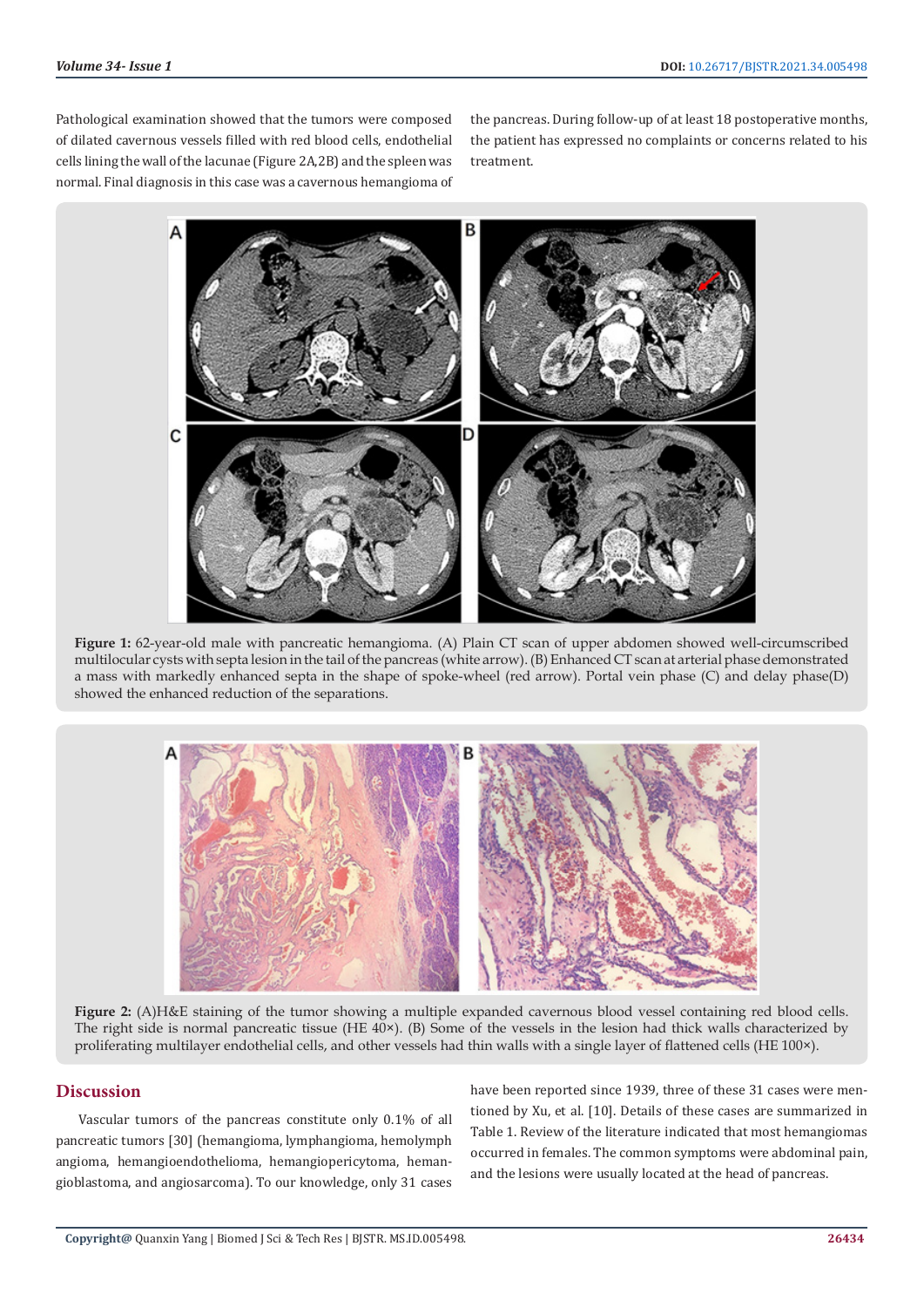| Case           | Year | Author/Ref.             | Age | <b>Sex</b>                | <b>Presentation</b>                                 | <b>Site</b>                      | Size(cm)       | <b>Treatment</b>                                   |
|----------------|------|-------------------------|-----|---------------------------|-----------------------------------------------------|----------------------------------|----------------|----------------------------------------------------|
| $\mathbf{1}$   | 1939 | Ranström <sup>[2]</sup> | 61  | F                         |                                                     | Head                             | 7              |                                                    |
| $\overline{2}$ | 1961 | Ringoir, et al. [3]     | 71  | F                         | Hematemesis/<br>melaena                             | Head                             | 15             | Gastroenterostomy, vagotomy                        |
| 3              | 1972 | Colardyn, et al. [4]    | 42  | F                         | Abdominal pain                                      | Body                             | $\overline{a}$ | Fat-free diet, anticholinergics                    |
| 4              | 1985 | Mangin, et al. [5]      | 62  | F                         | Malaise, nausea,                                    | Head to tail<br>thrombocytopenia | 20             | Removal of the tumour                              |
| 5              | 1991 | Kobayashi, et al. [6]   | 30  | M                         | Abdominal distension                                | Head                             | 20             | Pancreatoduodenectomy                              |
| 6              | 1991 | Dageforde, et al. [7]   | 79  | F                         | Abdominal pain                                      | Body to tail                     | 6              | Observation                                        |
| $\overline{7}$ | 2003 | Chang, et al. [8]       | 70  | F                         | Abdominal pain                                      | Body to tail                     | 4              | Distal subtotal<br>pancreatectomy                  |
| 8              | 2006 | Plank, et al. [9]       | 36  | M                         | Abdominal pain                                      | Head                             | 3              | Laparotomy without<br>resection, observation       |
| 9              | 2008 | Xu, et al. [10]         | 60  | F                         | Abdominal<br>pain <sup>2</sup> fever                | Tail                             | $\overline{c}$ | Pancreatectomy body/tail,<br>splenectomy           |
|                |      |                         | 30  | F                         | Abdominal pain                                      | Head                             | 6              | pancreatico-duodenectomy                           |
|                |      |                         | 41  | F                         |                                                     | Body                             | 2.5            | Pancreatic body<br>segmentectomy                   |
| 10             | 2009 | Mundinger, et al. [11]  | 45  | F                         | Abdominal pain                                      | Head                             | 6.2            | PPPD                                               |
| 11             | 2010 | Jarboui, et al. [12]    | 62  | F                         | Abdominal pain                                      | Body                             | 2.3            | Distal pancreatectomy<br>splenectomy               |
| 12             | 2011 | Weidenfeld, et al. [13] | 73  | F                         | Abdominal pain                                      | Head                             | 5.5            | Whipple's procedure                                |
| 13             | 2011 | Lee, et al. [14]        | 49  | F                         | Incidental US<br>finding, non-specific<br>dizziness | Neck                             | 5              | Central pancreatectomy                             |
| 14             | 2012 | Malik, et al. [15]      | 70  | F                         | Abdominal pain                                      | Head                             | 7.9            | PPPD                                               |
| 15             | 2013 | Shibata, et al. [16]    | 79  | M                         |                                                     | Body                             | $\mathbf{1}$   | Distal pancreatectomy<br>splenectomy               |
| 16             | 2013 | Bursics, et al. [17]    | 72  | M                         | Abdominal pain,<br>fever, jaundice                  | Head                             | 8.7            | PPPD                                               |
| 17             | 2013 | Lu, et al. [18]         | 23  | F                         |                                                     | Head                             | 5              | subtotal pancreatectomy                            |
| 18             | 2014 | Williamson, et al. [19] | 78  | F                         | Abdominal pain                                      | Head                             | $\overline{4}$ | Observation                                        |
| 19             | 2014 | Naito, et al. [20]      | 40  | F                         | Abdominal pain                                      | Body to tail                     | 10             | Pancreatectomy                                     |
| 20             | 2015 | Mondal, et al. [21]     | 18  | $\boldsymbol{\mathrm{F}}$ | Abdominal pain                                      | Head                             | 5              | PPPD                                               |
| 22             | 2015 | Soreide, et al. [22]    | 30  | F                         | Abdominal pain,<br>gestation 12 weeks               | Tail                             | 19.5           | Distal pancreatectomy,<br>splenectomy              |
| 23             | 2015 | Lu, et al. [23]         | 28  | F                         | Abdominal pain                                      | Body to tail                     | 10             | Subtotal pancreatectomy,<br>splenectomy            |
| 21             | 2016 | Kim, et al. [24]        | 68  | $\mathbf M$               |                                                     | Tail                             | 0.5            | Distal pancreatectomy                              |
| 24             | 2017 | Al Warith, et al. [25]  | 71  | F                         | Left iliac fossa pain                               | Tail                             | 2.4            | Laparoscopic distal<br>pancreatectomy, splenectomy |
| 25             | 2018 | Raymundo, et al. [26]   | 36  | M                         | Lumbar pain                                         | Body to tail                     | 2.4            | Pancreatectomy body/tail,<br>splenectomy           |
| 26             | 2018 | Koo, et al. [27]        | 62  | F                         | Hematemesis,<br>hemoptysis,<br>Abdominal pain       | Head                             | 5.5            | Whipple's procedure                                |
| 27             | 2018 | Torres, et al. [28]     | 56  | $\mathbf M$               |                                                     | Tail                             | ÷,             |                                                    |
| 28             | 2019 | Tao, et al. [29]        | 63  | $\mathbf M$               | Abdominal pain                                      | Head                             | 10             | Pancreaticoduodenectomy                            |
| 29             | 2019 | Present case            | 62  | M                         | Abdominal pain                                      | Tail                             | 6.3            | Pancreatectomy body/tail,<br>splenectomy           |

**Table 1:** Adult pancreatic hemangiomas reported in the literature.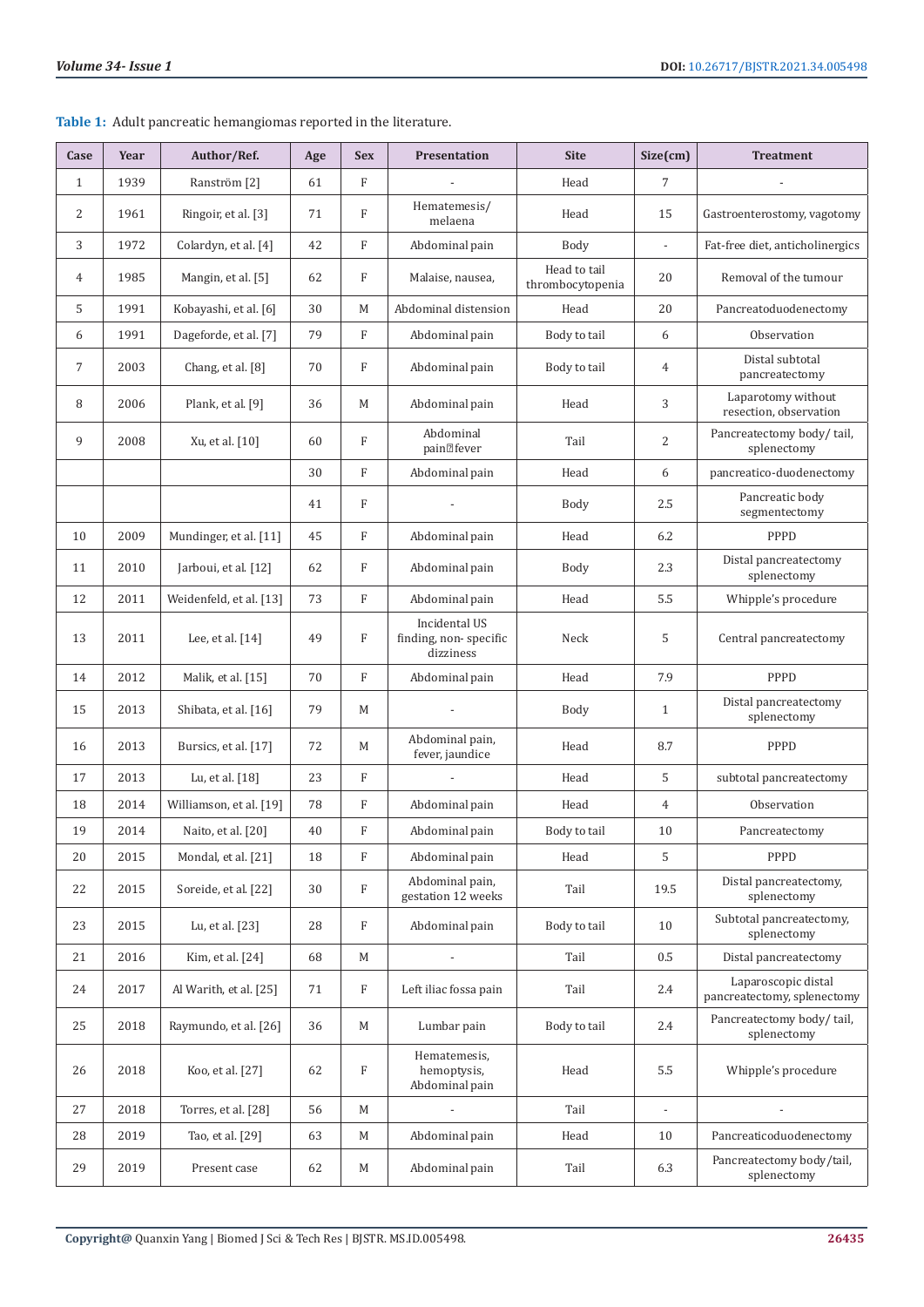CT and MRI are the main methods used to diagnose pancreatic cavernous hemangioma. As a benign tumor, typically, pancreatic hemangiomas were described as well-circumscribed with homogeneous lower density and intense enhancement on CT after injection of contrast material [6,8,9,11]. Ahmed, et al. [15] described pancreatic hemangiomas imaging features which were like liver giant hemangiomas with peripheral nodular enhancement and progressive centripetal enhancement. However, many studies have shown that significant enhancement in the arterial phase is not a common manifestation of pancreatic cavernous hemangioma [6,8,11-14,17,18], it may be because pancreatic cystic tumors usually contain areas of neovascularization, and the ratio of cystic to solid tissue affects the degree of tumor vessel distribution, which could also influence expected arterial phase signal intensity [6,8,11]. Lu, et al. [18] described pancreatic hemangioma as multilocular cysts with fluid-fluid levels and no obvious enhancement. Above all, a poor arterial phase enhancement on CT scan cannot rule out a diagnosis of pancreatic hemangioma. Ten of the reported cases underwent MRI, but only one case, reported by Kobayashi, et al. [6], showed typical hypo intensity in T1WI and moderate hyper-intensity signal in T2WI with marked enhancement postgadolinium. However, Plank, et al. [9] showed that pancreatic hemangioma appeared only moderately hyperintense on T2WI images and did not reveal uptake of contrast agent into the mass. Kobayashi, et al. [6] suggested that MRI, especially T2WI imaging, can be used as an alternative method to show whether blood is the main component of the tumor.

In our case, however, the imaging findings were completely different from previous reports. The most significant feature of the mass on CT was the intense enhancement of the septa in the shape of spoke-wheel displayed in arterial phase. As far as we know, this case was the first to exhibit this imaging feature. For pancreatic hemangiomas, especially manifested as cystic mass with multiple internal partitions, clinicians need to consider several different diagnoses:

a) Pancreatic SCN usually found in middle-aged and elderly women. Most SCN has been described as multiloculated cystic masses with central scar with or without calcifications (seen in 30% of cases) [31].

b) MCN is seen usually in postmenopausal women. Most of the MCNs are in the body or tail of the pancreas and are predominantly macrocytic, sometimes with characteristic peripheral eggshell-like calcifications.

MCN may be malignant when present as thick internal septations and wall nodules [32]. In the case presented here, the well-circumscribed multilocular cysts lesion located in the tail of the pancreas without wall nodules was diagnosed initially as SCN, however, pathology confirmed cavernous hemangioma.

Although pancreatic hemangioma is a benign tumor, it can be difficult to differentiate them from epithelial tumors of the pancreas, also because of the risk of bleeding [27], surgical excision is still the best treatment in adults. Most patients who underwent pancreas hemangioma resection have good prognosis [10,20,21]. According to the location of the tumor in pancreas, different resection methods could be choose. Tumors located in the head of the pancreas have been treated by pancreaticoduodenectomy in most cases [6,10,11,15,17,21,27,29]. Tumors located in the body and tail of the pancreas [8,12,16,22,24,25] have been treated by local resection with spleen preservation or partial excision. Different from adult patients, pancreatic hemangiomas tend to heal spontaneously in children, therefore, follow-up observation is recommended.

#### **Conclusion**

Pancreatic hemangioma is rare benign tumor with no imaging characteristics. It should be considered as a differential diagnosis of multilocular cystic pancreatic masses. Except for a few cases that are markedly enhanced of the lesion, such as hepatic hemangiomas, pancreatic hemangiomas tend to have no significant enhancement and fluid-fluid levels that may be caused by bleeding, or with the intense enhancement of septa with a spoke-wheel shaped displayed in arterial phase in our case. These signs may have important implications for the diagnosis of pancreatic hemangiomas. Increasing awareness of pancreatic hemangiomas can reduce unnecessary surgery and relieve patient psychological and financial burdens.

## **Consent for Publication**

Written informed consent was obtained from the patient for publication of the case details and accompanying images.

#### **Funding References**

No funding was received.

#### **Availability of Data and Materials**

The authors declare that all data supporting the findings of this study are available within the article. No datasets were generated or analyzed during the current study.

## **Authors' Contributions**

Study conception and design: Quanxin Yang. Data acquision: Xiaoxia Lu, Ali Shang. Drafting of the manuscript: Xiaoxia Lu. Manuscript revision: Lei Deng. All authors read and approved the final manuscript.

#### **Competing Interests**

The authors declare that they have no competing interests.

#### **References**

- 1. [Del Chiaro M, Verbeke C, Salvia R, Gunter K, Jens W, et al. \(2013\)](https://www.sciencedirect.com/science/article/abs/pii/S1590865813000121) [European experts consensus statement on cystic tumours of the](https://www.sciencedirect.com/science/article/abs/pii/S1590865813000121) [pancreas. Digestive and Liver Disease 45\(9\): 703-711.](https://www.sciencedirect.com/science/article/abs/pii/S1590865813000121)
- 2. Ranström V (1939) Haemangioma cavernosum pancreatis. Zentralblatt für allgemeine pathologie und pathologische 73(2): 33-35.